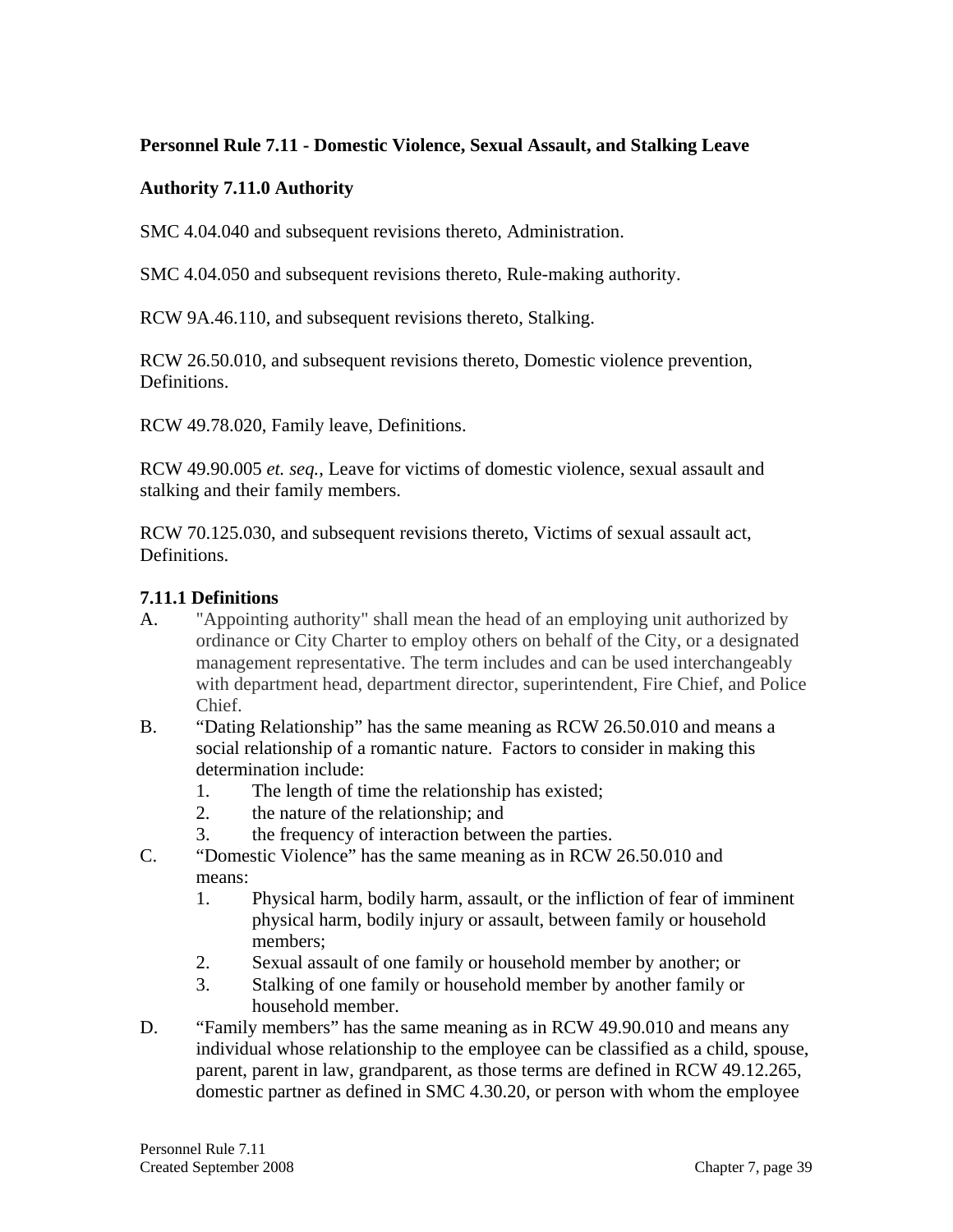has a dating relationship. Under RCW 49.12.265 a "child" means a biological, adopted, or foster child, a step child, a legal ward, or a child of a person standing in loco parentis who is (a) under eighteen years of age or (b) eighteen years of age or older and incapable of self-care because of a mental or physical disability; a "parent" means a biological or adoptive parent of an employee or an individual who stood in loco parent is to an employee when the employee was a child; a "parent in law" means a parent of the spouse; a "grandparent" means a parent of a parent of an employee; and a "spouse" means a husband or wife.

- E. "Intermittent leave" has the same meaning as in RCW 49.78.020 and means leave taken in separate blocks of time due to a single qualifying reason.
- F. "Reduced leave schedule" has the same meaning as in RCW 49.78.020 and means a leave schedule that reduces the usual number of hours per workweek, or hours per workday, of an employee.
- G. "Sexual Assault" has the same meaning as in RCW 70.125.030 and means one or more of the following:
	- 1. Rape or rape of a child;
	- 2. Assault with intent to commit rape or rape of a child;
	- 3. Incest or indecent liberties;
	- 4. Child molestation;
	- 5. Sexual misconduct with a minor;
	- 6. Custodial sexual misconduct;
	- 7. Crimes with a sexual motivation; or
	- 8. An attempt to commit any of the aforementioned offenses
- H. "Stalking" has the same meaning as in RCW 9A.46.110 and is when, without lawful authority:
	- 1. A person intentionally and repeatedly harasses or repeatedly follows another person; and
	- 2. The person being harassed or followed is placed in fear that the stalker intends to injure the person, another person, or property of the person or of another person; and
	- 3. The feeling of fear is one that a reasonable person in the same situation would experience under all the circumstances; and
	- 4. The stalker either:
		- a. Intends to intimidate, harass or frighten the person, or
		- b. Knows or reasonably should know that the person is intimidated, harassed or afraid.
- I. "Victim" is a person who has been subjected to domestic violence, sexual assault and/or stalking.

# **7.11.2 Application of this Rule**

- A. The provisions of this Rule apply to regularly appointed employees.
- B. For regularly appointed employees who are represented under the terms of a collective bargaining agreement, this Rule prevails except where it conflicts with the collective bargaining agreement, any memoranda or agreement or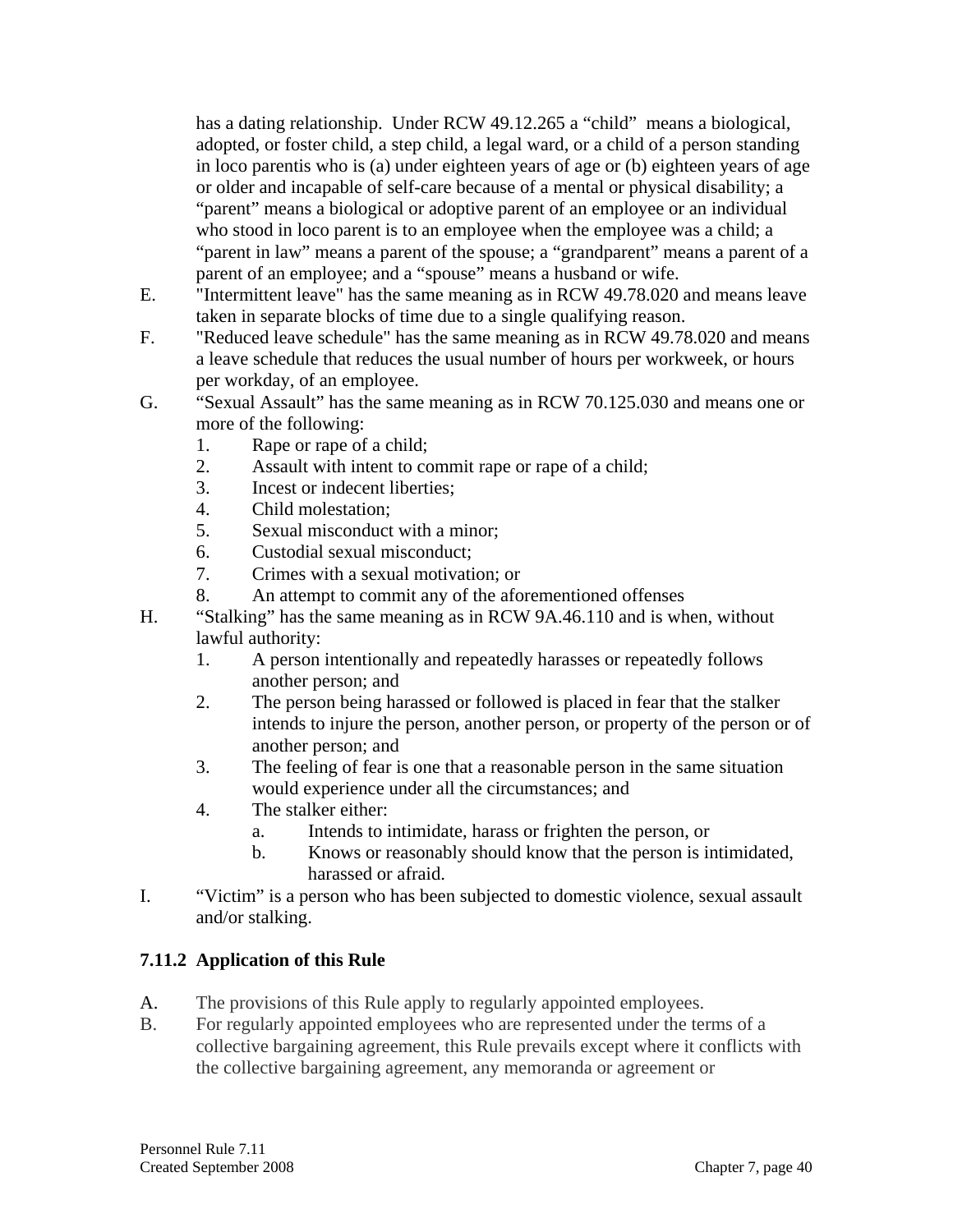understanding signed pursuant to the collective bargaining agreement, or any established and recognized practice relative to the members of the bargaining unit.

- C. This Rule does not apply to individuals who are hired under the terms of a grant that includes provisions that conflict with this Rule. These individuals are subject to all applicable federal, state and City laws.
- D. This Rule does not apply to temporary employees. Temporary employees are governed by Personnel Rule 11 and all applicable federal, state and City laws.
- E. Appointing authorities may establish written policies and procedures for the implementation of this Rule to facilitate the management of the personnel system within their employing units, provided that such policies and procedures do not conflict with the provisions of this Rule.

# **7.11.3 Domestic Violence, Sexual Assault, and Stalking Leave Policy**

The City will comply with State Law, RCW 49.90.005 et. seq., which provides for leave from employment for employees who are victims of domestic violence, sexual assault, or stalking, or for employees whose family members are victims, to participate in legal proceedings, receive medical treatment, or obtain other necessary services.

- A. An employee may take reasonable amount of leave from work, intermittent leave, or leave on a reduced leave schedule, with or without pay, to:
	- 1. Seek legal or law enforcement assistance or remedies to ensure the health and safety of the employee or employee's family members including, but not limited to, preparing for, or participating in, any civil or criminal legal proceeding related to or derived from domestic violence, sexual assault, or stalking;
	- 2. Seek treatment by a health care provider for physical or mental injuries caused by domestic violence, sexual assault, or stalking, or to attend to health care treatment for a victim who is the employee's family member;
	- 3. Obtain, or assist a family member in obtaining, services from a domestic violence shelter, rape crisis center, or other social services program for relief from domestic violence, sexual assault, or stalking;
	- 4. Obtain, or assist a family member in obtaining, mental health counseling related to an incident of domestic violence, sexual assault, or stalking, in which the employee or the employee's family member was a victim of domestic violence, sexual assault, or stalking; or
	- 5. Participate in safety planning, temporarily or permanently relocate, or take other actions to increase the safety of the employee or employee's family members from future domestic violence, sexual assault, or stalking.
- B. As a condition of taking leave for any purpose described in this Rule, an employee shall give as much advance notice of the employee's intention to take leave as practicable. When advance notice cannot be given because of an emergency or unforeseen circumstance due to domestic violence, sexual assault, or stalking, the employee must give notice no later than the end of the first day that the employee takes such leave.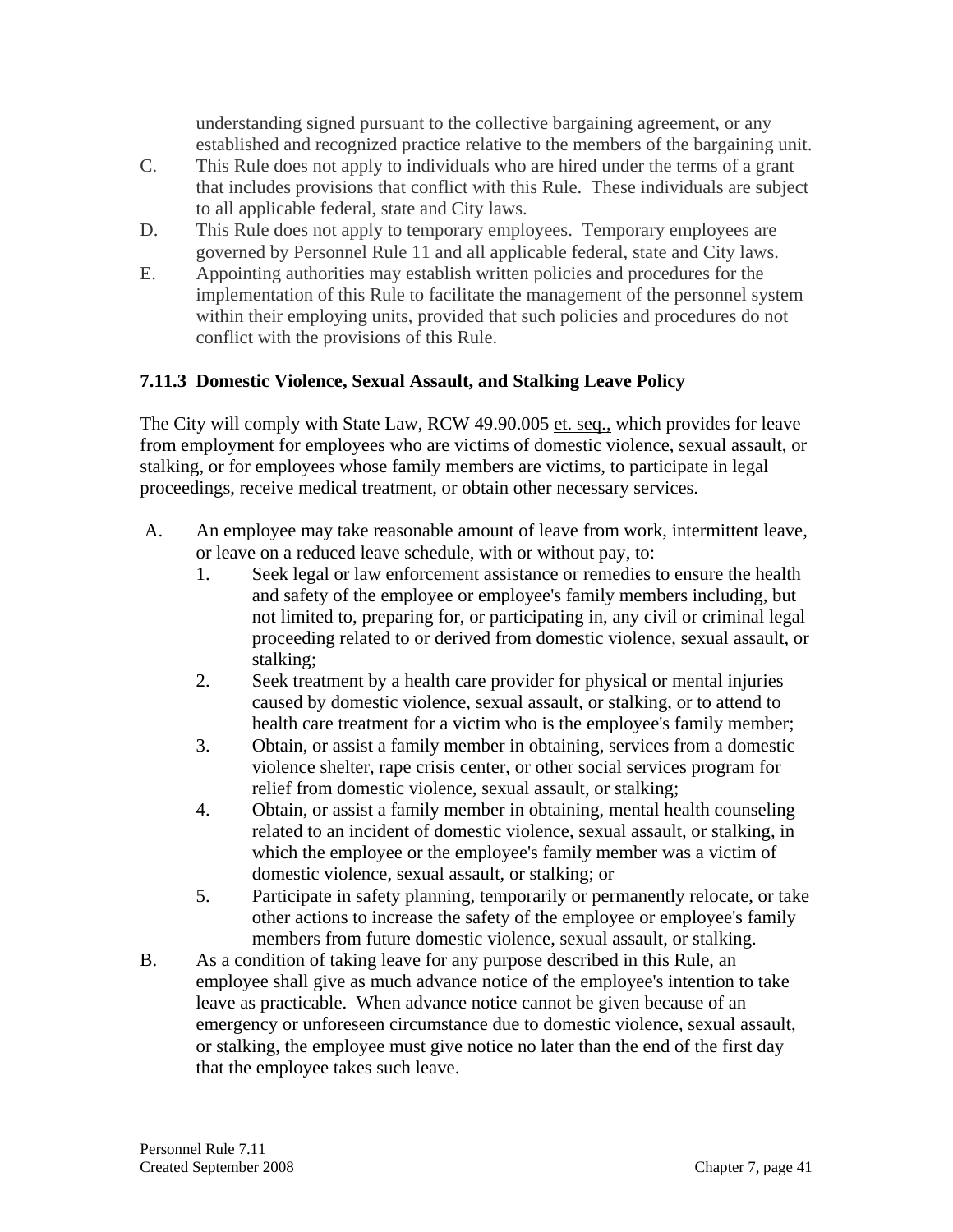- C. When an employee requests leave under this Rule the appointing authority may require that the request be supported by verification that:
	- 1. The employee or employee's family member is a victim of domestic violence, sexual assault, or stalking; and

2. The leave taken was for one of the purposes described in this Rule. If verification is required, it must be provided in a timely manner. In the event that advance notice of the leave cannot be given because of an emergency or unforeseen circumstance due to domestic violence, sexual assault, or stalking, and verification is required, it must be provided within a reasonable time period during or after the leave.

- D. An employee may satisfy the verification requirement of this section by providing the department with one or more of the following:
	- 1. A police report indicating that the employee or employee's family member was a victim of domestic violence, sexual assault, or stalking;
	- 2. A court order protecting or separating the employee or employee's family member from the perpetrator of the act of domestic violence, sexual assault, or stalking, or other evidence from the court or the prosecuting attorney that the employee or employee's family member appeared, or is scheduled to appear, in court in connection with an incident of domestic violence, sexual assault, or stalking;
	- 3. Documentation that the employee or the employee's family member is a victim of domestic violence, sexual assault, or stalking, from any of the following persons from whom the employee or employee's family member sought assistance in addressing the domestic violence, sexual assault or stalking: An advocate for victims of domestic violence, sexual assault, or stalking; an attorney; a member of the clergy; or a medical or other professional; or
	- 4. An employee's written statement that the employee or the employee's family member is a victim of domestic violence, sexual assault, or stalking and that the leave taken was for one of the purposes described in this Rule.
- E. If the victim of domestic violence, sexual assault, or stalking is the employee's family member, verification of the familial relationship between the employee and the victim may include, but is not limited to, a statement from the employee, a birth certificate, a court document, or other similar documentation.
- F. An employee who is absent from work pursuant to this Rule may elect to use the employee's accrued sick leave, vacation leave, personal holiday, compensatory time, executive leave, merit leave, or unpaid leave time.
- G. The department shall not require disclosure of information other than the verification described in this Rule and shall maintain the confidentiality of all information provided by the employee under this Rule including the fact that the employee or employee's family member is a victim of domestic violence, sexual assault, or stalking, that the employee has requested or obtained leave under this Rule and any written or oral statement, documentation, record or corroborating evidence provided by the employee unless disclosure is requested or consented to by the employee, ordered by a court or administrative agency, or otherwise required by applicable state or federal law.